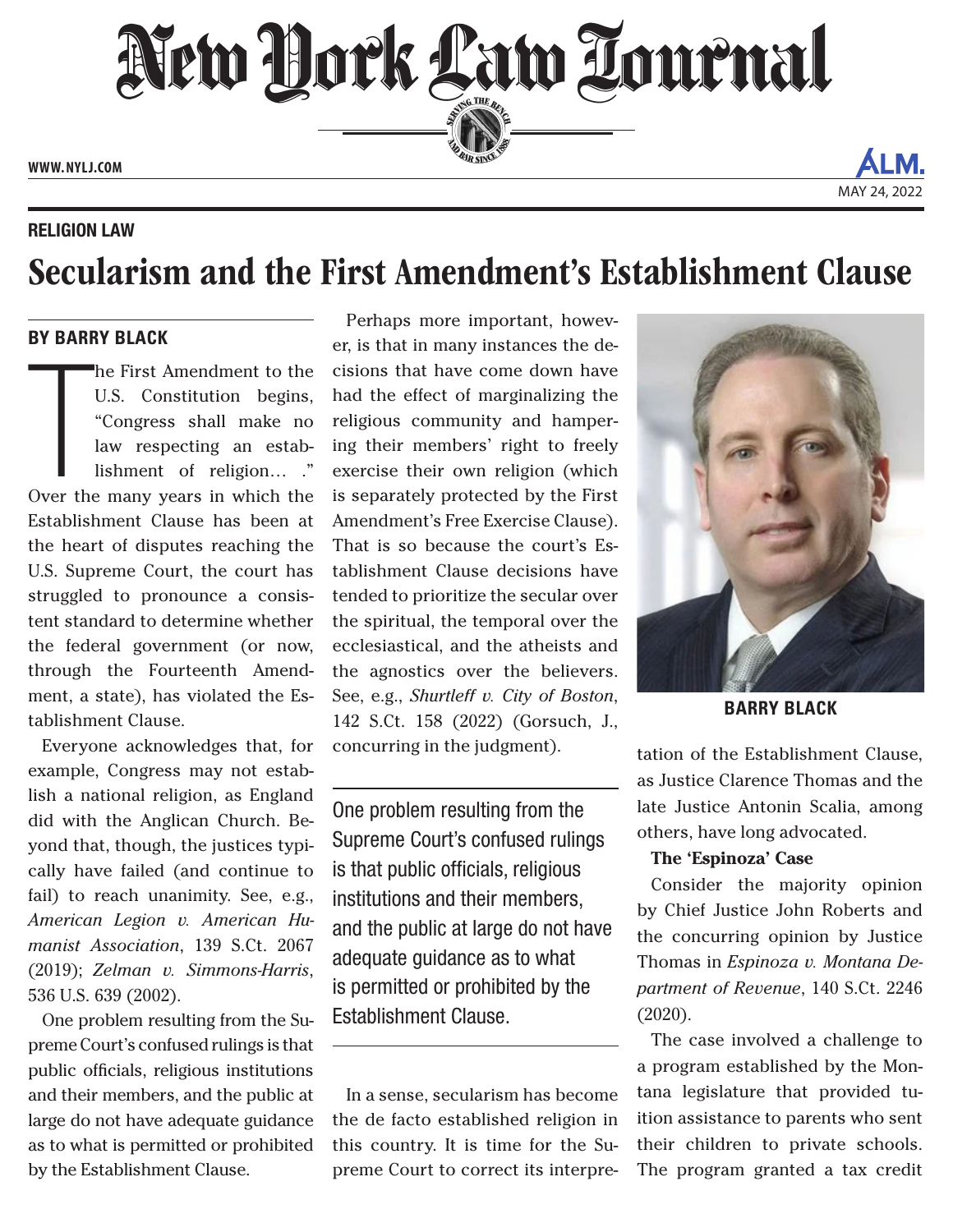to anyone who donated to certain organizations that in turn awarded scholarships to selected students attending those schools.

The Supreme Court of Montana struck down the program after parents sought to use the scholarships at a religious school. The Montana court relied on the "no-aid" provision of Montana's constitution, which prohibits any aid to a school controlled by a "church, sect, or denomination."

The court, in an opinion by Justice Roberts, reversed. It found that the Montana Supreme Court applied the no-aid provision to discriminate against schools and parents based on the religious character of the schools, which violated the Free Exercise Clause.

Interestingly, Roberts pointed out near the beginning of his opinion the interconnectivity between the First Amendment's Free Exercise and Establishment Clauses, noting a "play in the joints" between what the Establishment Clause "permits" and what the Free Exercise Clause "compels."

He then proceeded to discuss the Establishment Clause, observing that the parties did not dispute that the scholarship program was permissible under the Establishment Clause and that, in any event, they could not dispute that because the court had "repeatedly held" that the Establishment Clause was "not offended when religious observers and organizations benefit from neutral government programs." The citations that followed included *Locke v. Davey*, 540 U.S. 712 (2004), and *Rosenberger v. Rector and Visitors of University of Virginia*, 515 U.S. 819 (1995), as well as *Trinity Lutheran Church of Columbia v. Comer*, 582 U.S. \_\_\_ (2017), which recognized the parties' agreement that the Establishment Clause was not violated by including churches in a playground resurfacing program.

### **The Thomas Concurrence**

Justice Thomas joined in the opinion by Roberts (as did Justices Samuel Alito, Neil Gorsuch and Brett Kavanaugh). Notably, Thomas also wrote a concurring opinion (in which Gorsuch joined) that focused more specifically on the court's Establishment Clause jurisprudence. In particular, the opinion argued

The court's Establishment Clause decisions have tended to prioritize the secular over the spiritual, the temporal over the ecclesiastical, and the atheists and the agnostics over the believers.

that the court's interpretation of the Establishment Clause "continues to hamper free exercise rights" and that, until the court corrects that interpretation, "individuals will continue to face needless obstacles in their attempts to vindicate their religious freedom."

Justice Thomas observed that, under the court's "modern, but erroneous," view of the Establishment Clause, government must treat all religions equally and must treat religion equally to nonreligion. Government cannot "pass laws which aid one religion, aid all religions, or prefer one religion over another," Thomas continued, quoting from the first case applying the Establishment Clause to the states, *Everson v. Board of Education of Ewing*, 330 U.S. 1 (1947).

He noted that the theory of this "equality principle" prohibited government from "expressing any preference for religion—or even permitting any signs of religion in the governmental realm." Thus, he added, when a plaintiff brings a free exercise claim, the government may defend its law (as Montana did in *Espinoza*) on the ground that the law's restrictions were required to prevent it from "establishing" religion.

In Thomas' view, this understanding of the Establishment Clause was "unmoored from the original meaning of the First Amendment." At the founding, he wrote, the Establishment Clause served only to protect states, and by extension their citizens, "from the imposition of an established religion"—akin to the Church of England—by the federal government. According to Justice Thomas, that application of the Establishment Clause would protect against the "coercion of religious orthodoxy and of financial support by *force of law and threat of penalty*" that Justice Scalia referenced in his dissent in *Lee v. Weisman*, 505 U.S. 577 (1992).

Thomas then declared that the "modern view" of the Establishment Clause, which presumed that states must remain "both completely sep